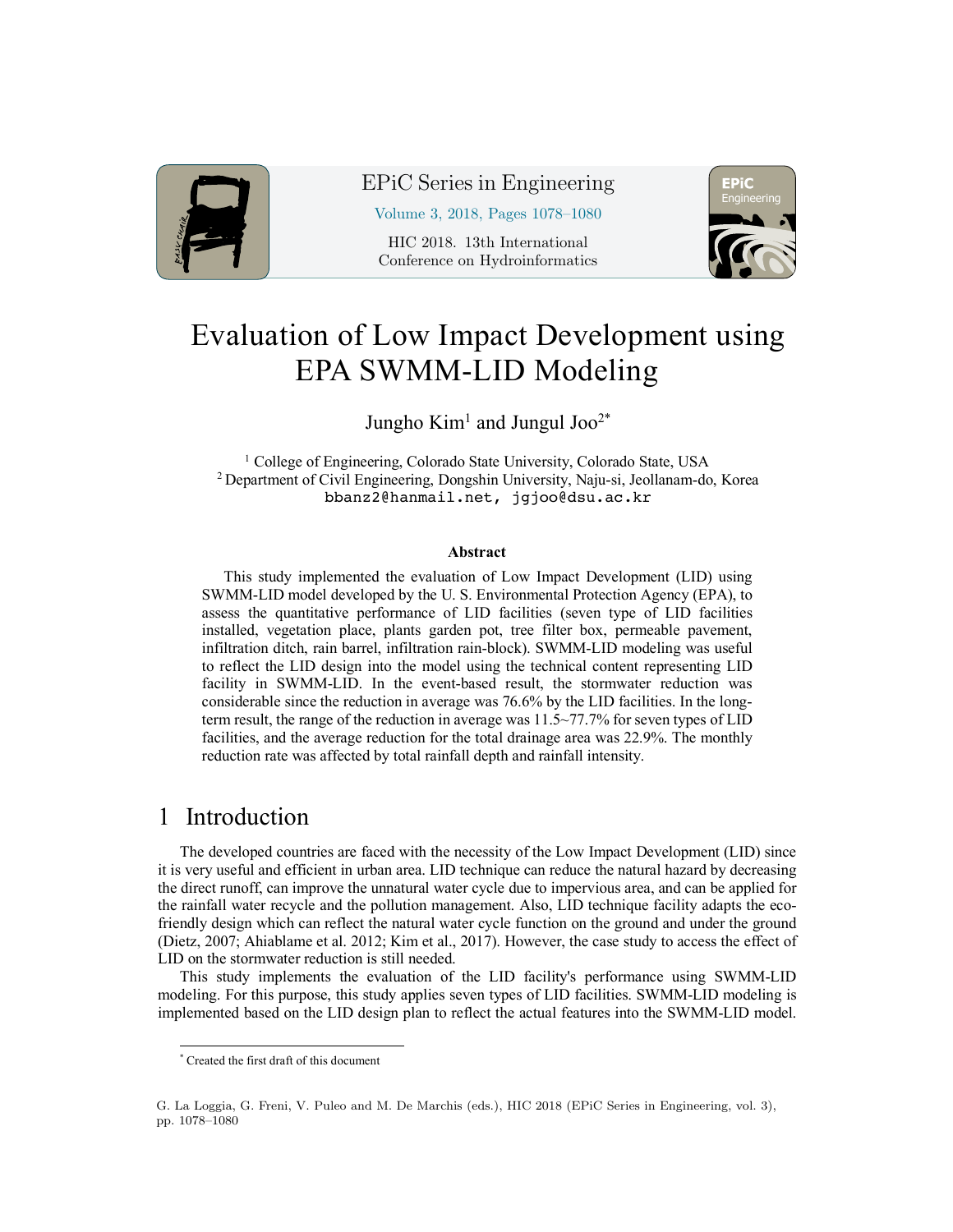The model is calibrated using the observed monitoring data (before and after LID installation). Chungju industrial complex in South Korea is applied as the test-bed having seven types of LID facilities such as vegetation place, plants garden pot, tree filter box, permeable pavement, infiltration ditch, rain barrel, infiltration rain-block. The evaluation is consisted of the short/long-term and LID facility-based and the subbasin-based.

## 2 EPA SWMM-LID Module

SWMM-LID provides eight types of LID technical contents which can represent LID facilities, and the technical contents consist of surface, soil and storage layers. Each layer is designed to reflect the LID facility design plan, so that the actual size of LID facility can be applied as the LID technical contents parameters in SWMM-LID (Abi Aad et al., 2009; EPA, 2015). This study matched the actual facility with SWMM-LID technical content to reflect the LID functions such as infiltration, filter, storage and etc. (Table 1). This process is implemented considering the actual LID design.

| <b>SWMM</b><br>contents<br>LID facility | Bio-<br>Retention<br>Cell | Rain<br>Garden | Infiltration<br>Trench | Permeable<br>Pavement | Rain<br>Barrel | Vegetative<br>Swale |
|-----------------------------------------|---------------------------|----------------|------------------------|-----------------------|----------------|---------------------|
| Vegetation place                        | $\circledcirc$            |                |                        |                       |                |                     |
| Plants garden pot                       | $\circledcirc$            |                |                        |                       |                |                     |
| Infiltration rain-block                 |                           |                | 0                      |                       | $\Omega$       |                     |
| Rain barrel                             |                           |                | O                      |                       | 0              |                     |
| Infiltration ditch                      |                           |                | ⊚                      |                       |                |                     |
| Filtering tree box                      |                           |                | 0                      |                       |                |                     |
| Permeable pavement                      |                           |                |                        | (O)                   |                |                     |

**Table 1:** The selected SWMM-LID technical contents corresponding to the installed LID facilities

#### 3 Modeling and Results

The calibration is implemented using the observed monitoring data from 2014 (before LID installation) to 2015 (after LID installation) year. For the event-based evaluation, this study used four storm events in 2016. The reduction is calculated using the equation (1) as below.

$$
Re \,duction(^{o}/_{o}) = \frac{(Q_{NolID} - Q_{LID})}{Q_{NolID}} \times 100(^{o}/_{o})
$$
\n(1)

Where,  $Q_{\text{NoLID}}$  and  $Q_{\text{LID}}$  indicate the runoff flows w/o and w/ LID facility.

In the event-based evaluation, the results showed that tree filter box 90.1%, rain barrel 33.9%, plants garden pot 100.0%, infiltration rain-block 51.1%, vegetation place 88.1%, infiltration ditch 100.0%, permeable pavement 69.9%. Annual average reductions for 11 years (2005~2015) long-term simulation